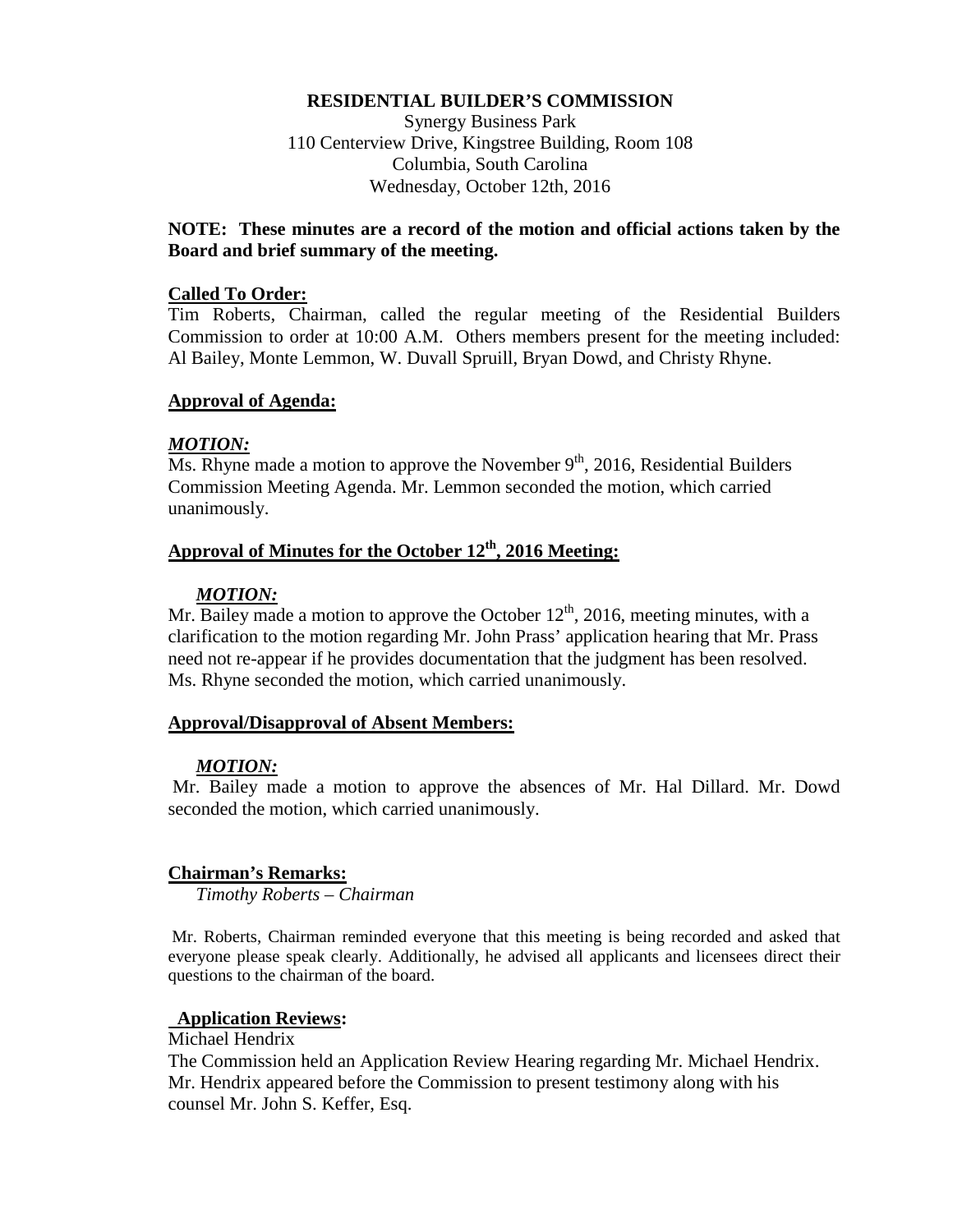# *Motion:*

Mr. Bailey made a motion to approve Mr. Hendrix for a specialty registration with the condition that he maintains a Five Thousand Dollar bond. Mr. Lemmon seconded the motion which carried unanimously.

## Phillip Bowser

The Commission held an Application Review Hearing regarding Mr. Phillip Bowser. Mr. Bowser appeared before the commission to present testimony and he waived his right to counsel.

## *Motion:*

Mr. Bailey made a motion to allow Mr. Bowser to sit for the exam. Mr. Lemmon seconded the motion which did not carry unanimously. Mr. Dowd opposed.

## Barbara Weir Martin

The Commission held an Application Review Hearing regarding Ms. Barbara Weir Martin. Ms. Weir Martin appeared before the Commission to present testimony, and she waived her right to counsel.

## *Motion:*

Mr. Lemmon made a motion to allow Ms. Weir Martin to sit for the exam. Ms. Rhyne seconded the motion, which carried unanimously.

#### David Livingston

The Commission held an Application Review Hearing regarding Mr. David Livingston. Mr. Livingston appeared before the Commission to present testimony, and he waived his right to counsel.

# *Motion:*

Mr. Dowd made a motion to allow Mr. Livingston to sit for the exam. Mr. Bailey seconded the motion, which carried unanimously.

# Robert Scroggs

The Commission held an Application Review Hearing regarding Mr. Robert Scroggs. Mr. Scroggs appeared before the Commission to present testimony, and he waived his right to counsel.

#### *Motion:*

Mr. Bailey made a motion to allow Mr. Scroggs to sit for the exam. Mr. Lemmon seconded the motion, which carried unanimously.

#### David Episcopo

The Commission held an Application Review Hearing regarding Mr. David Episcopo. Mr. Episcopo appeared before the Commission to present testimony, and he waived his right to counsel.

#### *Motion:*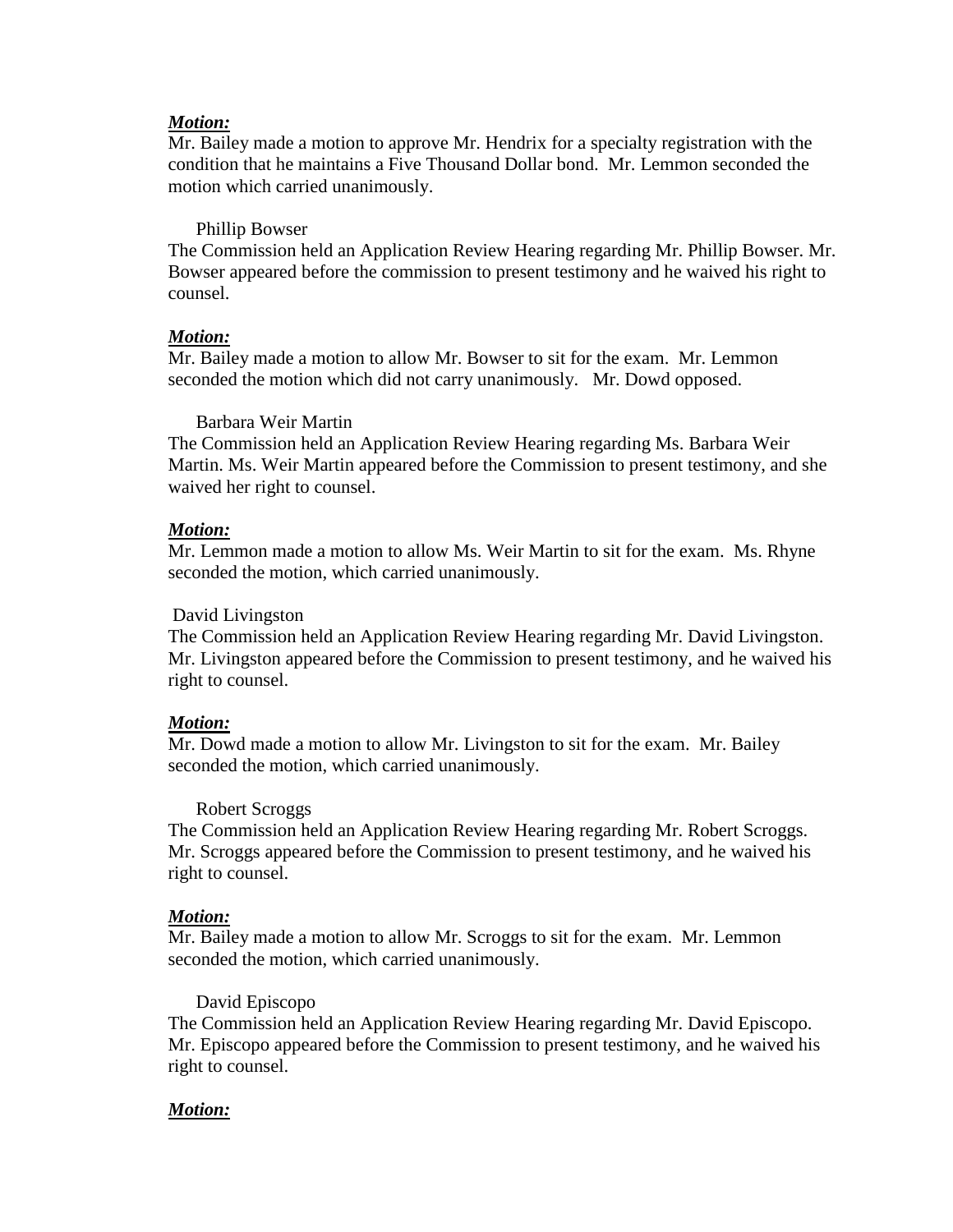Mr. Dowd made a motion to allow Mr. Episcopo to sit for the exam. Mr. Lemmon seconded the motion, which carried unanimously.

## Robert Hartley

The Commission held an Application Review Hearing regarding Mr. Robert Hartley. Mr. Hartley appeared before the Commission to present testimony, and he waived his right to counsel.

## *Motion:*

Ms. Rhyne made a motion to allow Mr. Hartley to sit for the exam. Mr. Dowd seconded the motion, which carried unanimously.

## Anatoliy Voloschuk

The Commission held an Application Review Hearing regarding Mr. Anatoliy Voloschuk. Mr. Voloschuk appeared before the Commission to present testimony, along with a witness, Ms. Tatyana Voloschuk, and he waived his right to counsel.

## *Motion:*

Mr. Bailey made a motion to allow Mr. Voloschuk to sit for the exam. Mr. Lemmon seconded the motion which carried unanimously.

## Walter Lowery

The Commission held an Application Review Hearing regarding Mr. Walter Lowery. Mr. Lowery appeared before the Commission to present testimony and he waived his right to counsel.

# *Motion:*

Mr. Bailey made a motion to allow Mr. Lowery to sit for the exam. Mr. Dowd seconded the motion, which carried unanimously.

# Richard Casmirri

The Commission held an Application Review Hearing regarding Mr. Richard Casmirri. Mr. Casmirri appeared before the Commission to present testimony and he waived his right to counsel.

# *Motion:*

Mr. Dowd made a motion to allow Mr. Casmirri to sit for the exam. Ms. Rhyne seconded the motion, which carried unanimously.

#### Christopher Barnette

The Commission held an Application Review Hearing regarding Mr. Christopher Barnette. Mr. Barnette appeared before the Commission to present testimony and he waived his right to counsel.

# *Motion:*

Ms. Rhyne made a motion to allow Mr. Barnette to sit for the exam. Mr. Bailey seconded the motion, which carried unanimously.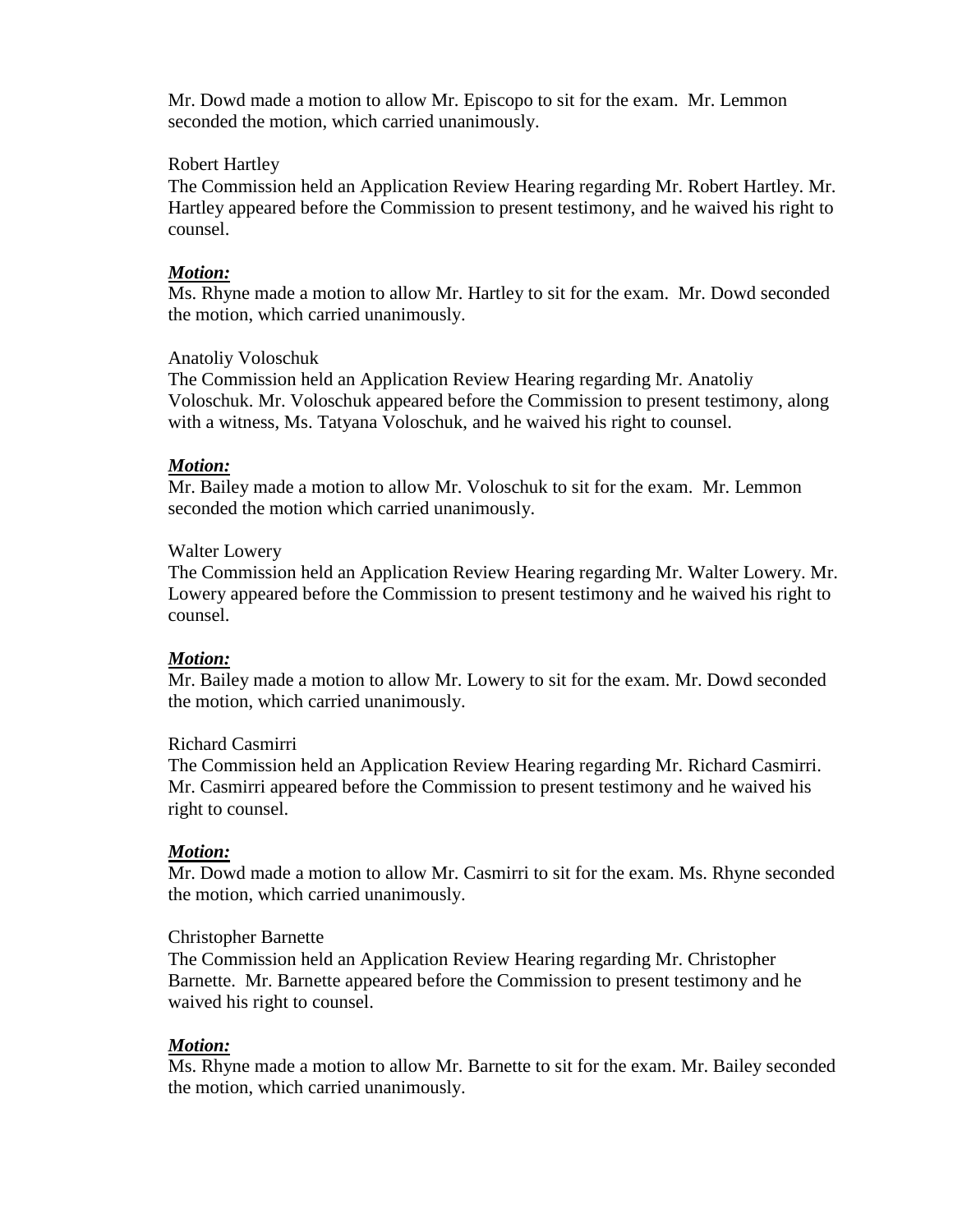# Christopher Phillips

The Commission held an Application Review Hearing regarding Mr. Christopher Phillips. Mr. Phillips did not appear before the Commission to present testimony.

# *Motion:*

No motions were made.

## John R Torres

The Commission held an Application Review Hearing regarding Mr. John Torres. Mr. Torres appeared before the Commission to present testimony and he waived his right to counsel.

# *Motion:*

Mr. Bailey made a motion to approve Mr. Torres for a specialty registration with the condition that application shall be required to have a surety bond in the amount of Five Thousand dollars at all times. Mr. Dowd seconded the motion, which carried unanimously.

# Gregory Tucker

The Commission held an Application Review Hearing regarding Mr. Gregory Tucker. Mr. Tucker appeared before the Commission to present testimony and he waived his right to counsel.

# *Motion:*

Mr. Dowd made a motion to approve Mr. Tucker for a specialty registration with the condition that application shall be required to have a surety bond in the amount of Five Thousand dollars at all times. Mr. Lemmon seconded the motion, which carried unanimously.

# Justin Neumann

The Commission held an Application Review Hearing regarding Mr. Justin Neumann. Mr. Neumann appeared before the Commission to present testimony and he waived his right to counsel. Mr. Spruill recused himself from the hearing due to his firm representing South State Bank in other actions.

# *Motion:*

Mr. Dowd made a motion to approve Mr. Neumann with the condition that he shall be required, within six months of the date of the final order, to submit written documentation, to the satisfaction of the Commission Administrator, that the outstanding judgments have been resolved by a payment plan, a settlement agreement or otherwise satisfied. In the event that Mr. Neumann is unable to provide such documentation, he shall be required to re-appear before the full Commission for further consideration of licensure. Mr. Bailey seconded the motion, which carried unanimously.

# **Final Order Hearings:**

# *John Marion Mcclary, Case# 2015-90*

The Board held a Final Order hearing regarding Mr. John M Mcclary. Mr. Bailey recused himself due to his service as the hearing officer.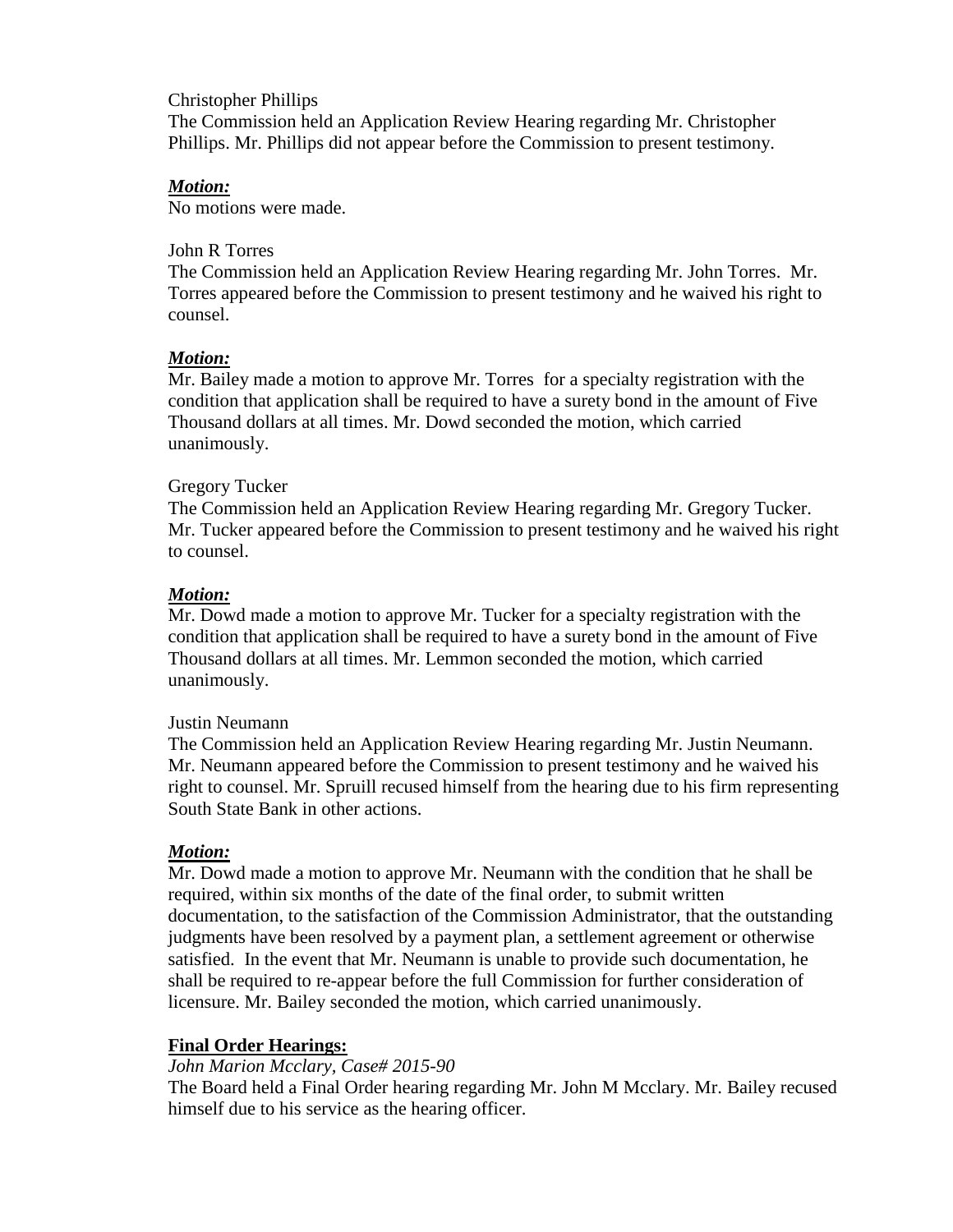# *MOTION:*

Mr. Lemmon made a motion to uphold the Hearing Officer's Recommendation. Mr. Dowd seconded the motion, which carried unanimously.

Mr. Bailey returned to the meeting.

# **Memorandum of Agreement**

Leslie Peeples, Case# 2015-501

Mr. Peeples appeared before the Commission and waived his right to counsel. Ms. Erin Baldwin, Esq. represented the State. Mr. Peeples answered questions from the Commission. Ms. Baldwin requested that the Commission accept the Memorandum of Agreement (MOA).

# *MOTION:*

Mr. Bailey made a motion to accept the MOA, and assess a fine of Two Hundred and Fifty Dollars (\$250.00) to be paid within sixty (60) days of the date of the final order. Mr. Lemmon seconded the motion, which carried unanimously.

Howard Brown, Case# 2015-332

Mr. Brown appeared before the Commission and waived his right to counsel. Ms. Tracey Perlman, Esq. represented the State. Mr. Brown answered questions from the Commission. Ms. Perlman requested that the Commission accept the Memorandum of Agreement (MOA).

# *MOTION:*

Mr. Dowd made a motion to accept the MOA, and assess a fine of Five Hundred Dollars (\$500.00) to be paid within sixty (60) days of the date of the final order. Mr. Lemmon seconded the motion, which carried unanimously.

# **Interpretation of SC Reg. 106-1(a) relating to Plumbers**

# *MOTION:*

Mr. Spruill made a motion to clarify that plumbers are allowed to make the connection between the gas and any appliances they install as part of a water or sewage system. Mr. Lemmon seconded the motion, which carried unanimously.

# **Proposed Regulation Changes to Residential Plumbing and Residential HVAC Classifications**

# *MOTION:*

Mr. Spruill made a motion to submit the requested regulation change regarding Residential HVAC and Residential Plumbing. Mr. Dowd seconded the motion, which carried unanimously.